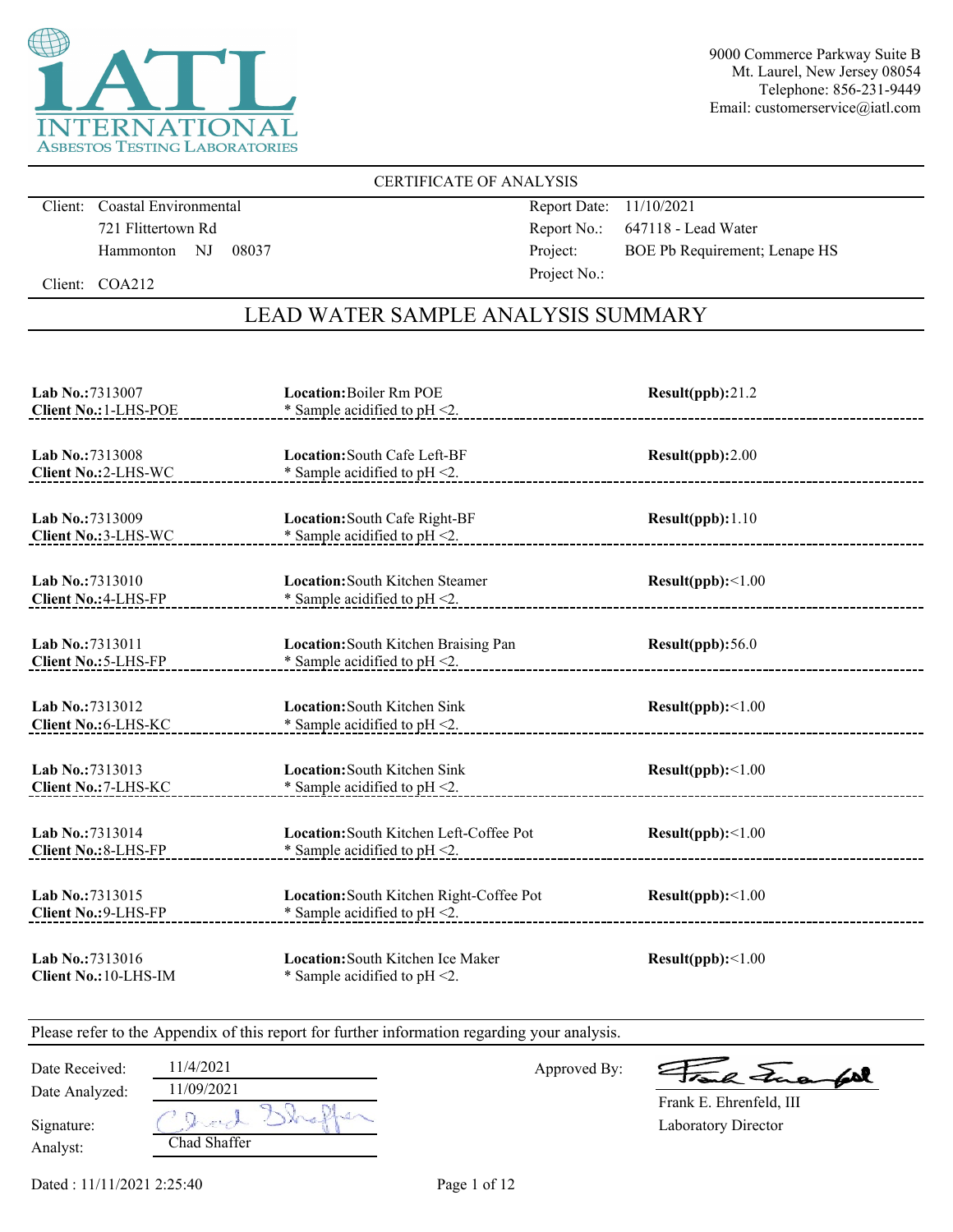

### CERTIFICATE OF ANALYSIS

Client: Coastal Environmental 721 Flittertown Rd Hammonton NJ 08037

------------------------------------

Report Date: 11/10/2021 Report No.: 647118 - Lead Water Project: BOE Pb Requirement; Lenape HS Project No.:

Client: COA212

## LEAD WATER SAMPLE ANALYSIS SUMMARY

| Lab No.:7313017<br>Client No.: 11-LHS-KC    | Location: South Kitchen Double Sink<br>* Sample acidified to $pH < 2$ .      | Result(ppb):<1.00        |
|---------------------------------------------|------------------------------------------------------------------------------|--------------------------|
| Lab No.: 7313018<br>Client No.: 11.1-LHS-FP | Location: South Cafe Coffee Maker<br>* Sample acidified to $pH < 2$ .        | Result(ppb):<1.00        |
| Lab No.:7313019<br>Client No.: 12-LHS-FP    | Location: B-106 Sink<br>* Sample acidified to $pH < 2$ .                     | Result(ppb):<1.00        |
| Lab No.:7313020<br>Client No.: 13-LHS-WC    | Location: Bank Hall Left BF<br>* Sample acidified to $pH < 2$ .              | Result(ppb):<1.00        |
| Lab No.: 7313021<br>Client No.: 17-LHS-TL   | Location: South Faculty Rm-Sink<br>* Sample acidified to $pH < 2$ .          | Result(ppb):<1.00        |
| Lab No.:7313022<br>Client No.: 18-LHS-WC    | Location: Hall A-112 BF<br>* Sample acidified to $pH < 2$ .                  | Result(ppb): 1.00        |
| Lab No.:7313023<br>Client No.: 20-LHS-DW    | Location: Hall A-205 BF<br>* Sample acidified to $pH < 2$ .                  | Result(ppb): 1.60        |
| Lab No.: 7313024<br>Client No.:23-LHS-DW    | Location: Hall E-105 BF<br>* Sample acidified to $pH < 2$ .                  | $Result(ppb): \leq 1.00$ |
| Lab No.: 7313025<br>Client No.: 25-LHS-WC   | Location: Outside Trainers Rm Right-BF<br>* Sample acidified to pH <2.       | Result(ppb):<1.00        |
| Lab No.:7313026<br>Client No.: 27-LHS-IM    | Location: Trainers Rm Wet Area-Ice Maker<br>* Sample acidified to $pH < 2$ . | Result(ppb):<1.00        |

| Date Received: | 11/4/2021    | Approved By: | Frank Fuerfil              |
|----------------|--------------|--------------|----------------------------|
| Date Analyzed: | 11/09/2021   |              | Frank E. Ehrenfeld, III    |
|                |              |              |                            |
| Signature:     | grad         |              | <b>Laboratory Director</b> |
| Analyst:       | Chad Shaffer |              |                            |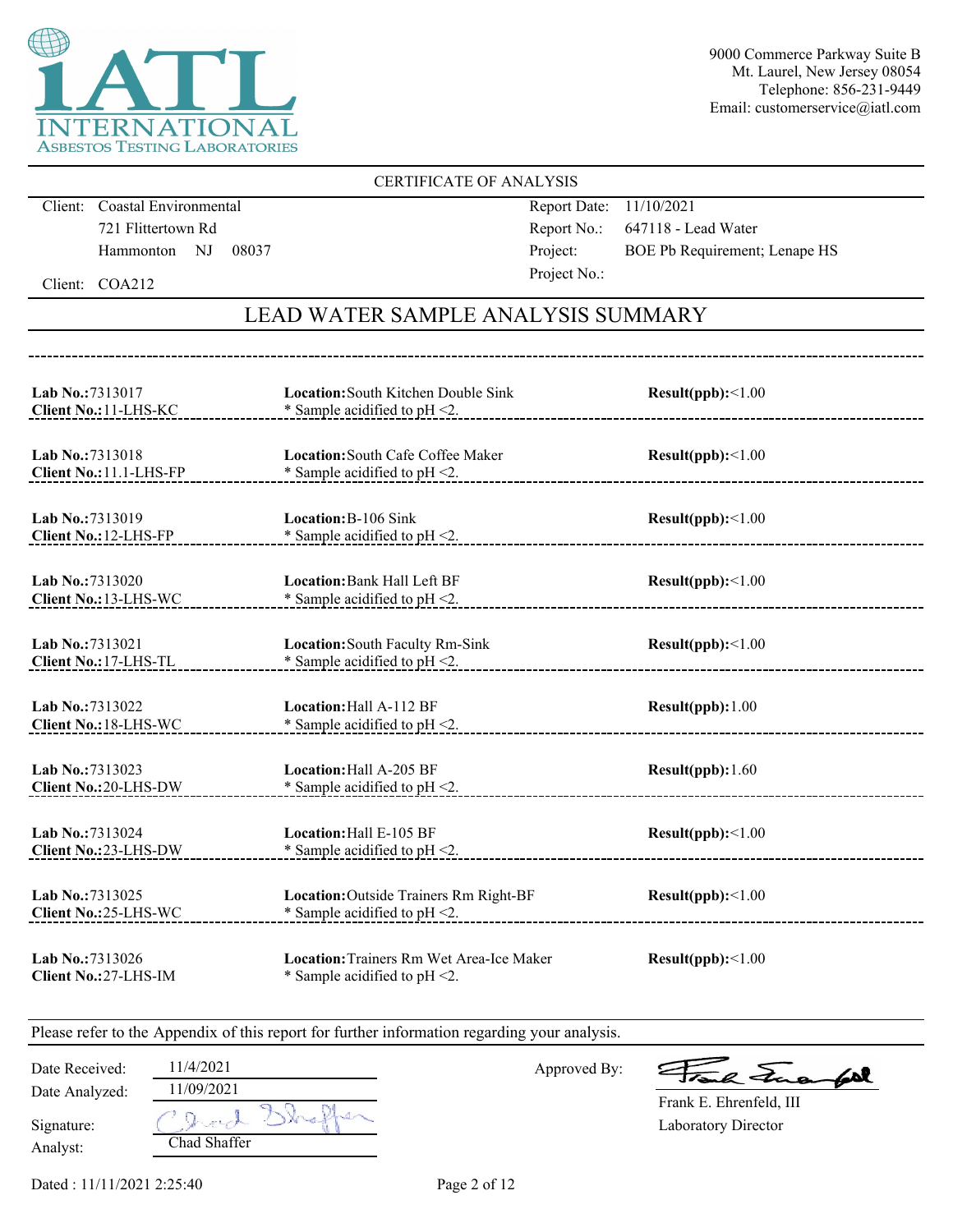

### CERTIFICATE OF ANALYSIS

Client: Coastal Environmental 721 Flittertown Rd Hammonton NJ 08037

Report Date: 11/10/2021 Report No.: 647118 - Lead Water Project: BOE Pb Requirement; Lenape HS Project No.:

Client: COA212

## LEAD WATER SAMPLE ANALYSIS SUMMARY

| Lab No.:7313027<br>Client No.: 28-LHS-IM        | <b>Location: Trainers Rm Ice Maker</b><br>* Sample acidified to $pH < 2$ . | Result(ppb):<1.00 |
|-------------------------------------------------|----------------------------------------------------------------------------|-------------------|
| Lab No.:7313028<br>Client No.: 30-LHS-WC        | Location: South Gym Boys Side-BF<br>* Sample acidified to $pH < 2$ .       | Result(ppb):<1.00 |
| Lab No.:7313029<br>Client No.: 31-LHS-WC        | Location: South Gym Foyer Left A-BF<br>* Sample acidified to $pH < 2$ .    | Result(ppb):<1.00 |
| Lab No.:7313030<br>Client No.: 33-LHS-WC        | Location: South Gym Foyer Right A-BF<br>* Sample acidified to $pH < 2$ .   | Result(ppb):<1.00 |
| Lab No.:7313031<br>Client No.:35-LHS-DW         | Location: Hall B-102 BF<br>* Sample acidified to $pH < 2$ .                | Result(ppb):<1.00 |
| Lab No.:7313032<br>Client No.:36-LHS-EC         | Location: D-103 Cooking Rm-Sink<br>* Sample acidified to pH <2.            | Result(ppb):<1.00 |
| Lab No.:7313033<br>Client No.: 37-LHS-EC        | Location: D-103 Cooking Rm-Sink<br>* Sample acidified to $pH < 2$ .        | Result(ppb):<1.00 |
| Lab No.:7313034<br>Client No.:38-LHS-EC         | Location: D-103 Cooking Rm-Sink<br>* Sample acidified to $pH < 2$ .        | Result(ppb):<1.00 |
| Lab No.:7313035<br>Client No.: 39-LHS-EC        | Location: D-103 Cooking Rm-Sink<br>* Sample acidified to $pH < 2$ .        | Result(ppb):<1.00 |
| Lab No.:7313036<br><b>Client No.: 40-LHS-EC</b> | Location: D-103 Cooking Rm-Sink<br>* Sample acidified to $pH < 2$ .        | Result(ppb):<1.00 |

| Date Received: | 1/4/2021     | Approved By: | Frank Finangel          |
|----------------|--------------|--------------|-------------------------|
| Date Analyzed: | 1/09/2021    |              | Frank E. Ehrenfeld, III |
| Signature:     | Object       |              | Laboratory Director     |
| Analyst:       | Chad Shaffer |              |                         |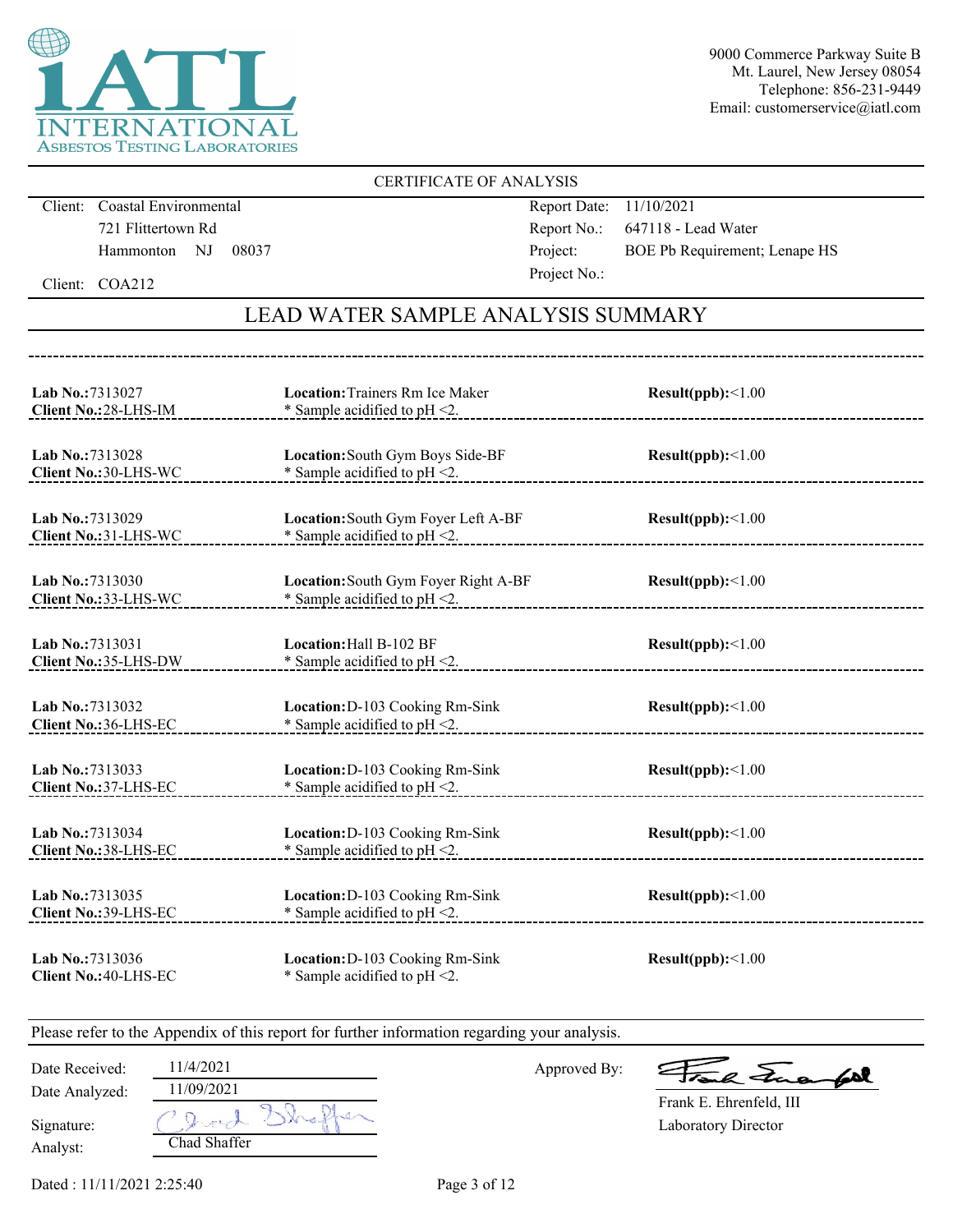

### CERTIFICATE OF ANALYSIS

Client: Coastal Environmental 721 Flittertown Rd Hammonton NJ 08037

----------------------------------

Report Date: 11/10/2021 Report No.: 647118 - Lead Water Project: BOE Pb Requirement; Lenape HS Project No.:

Client: COA212

## LEAD WATER SAMPLE ANALYSIS SUMMARY

| Lab No.:7313037<br>Client No.: 41-LHS-EC         | Location: D-103 Cooking Rm-Sink<br>* Sample acidified to pH <2.        | Result(ppb):<1.00 |
|--------------------------------------------------|------------------------------------------------------------------------|-------------------|
| Lab No.: 7313038<br>Client No.: 42-LHS-EC        | Location: D-105 Cooking Rm-Sink<br>* Sample acidified to $pH < 2$ .    | Result(ppb):<1.00 |
| Lab No.:7313039<br>Client No.: 43-LHS-DW         | Location: D-100 Sink Left<br>* Sample acidified to $pH < 2$ .          | Result(ppb):<1.00 |
| Lab No.:7313040<br>Client No.: 44-LHS-DW         | Location: D-100 Sink Middle<br>* Sample acidified to $pH < 2$ .        | Result(ppb):<1.00 |
| Lab No.:7313041<br>Client No.: 45-LHS-DW         | Location: D-100 Sink Right<br>* Sample acidified to pH <2.             | Result(ppb): 1.20 |
| Lab No.: 7313042<br><b>Client No.: 46-LHS-DW</b> | <b>Location: Hall D-100 BF</b><br>* Sample acidified to $pH < 2$ .     | Result(ppb): 6.50 |
| Lab No.: 7313043<br>Client No.: 47-LHS-DW        | Location: D-104 Sink Left<br>* Sample acidified to pH <2.              | Result(ppb):<1.00 |
| Lab No.: 7313044<br><b>Client No.: 48-LHS-DW</b> | <b>Location: D-104 Sink Middle</b><br>* Sample acidified to $pH < 2$ . | Result(ppb):<1.00 |
| Lab No.: 7313045<br>Client No.: 49-LHS-DW        | Location: D-104 Sink Right<br>* Sample acidified to $pH < 2$ .         | Result(ppb):<1.00 |
| Lab No.: 7313046<br><b>Client No.: 50-LHS-DW</b> | Location: D-106 Sink Left<br>* Sample acidified to $pH < 2$ .          | Result(ppb):<1.00 |

| Date Received: | 11/4/2021<br>11/09/2021 | Approved By: | Frank Frank             |
|----------------|-------------------------|--------------|-------------------------|
| Date Analyzed: |                         |              | Frank E. Ehrenfeld, III |
| Signature:     | O Jurch Shaffer         |              | Laboratory Director     |
| Analyst:       | Chad Shaffer            |              |                         |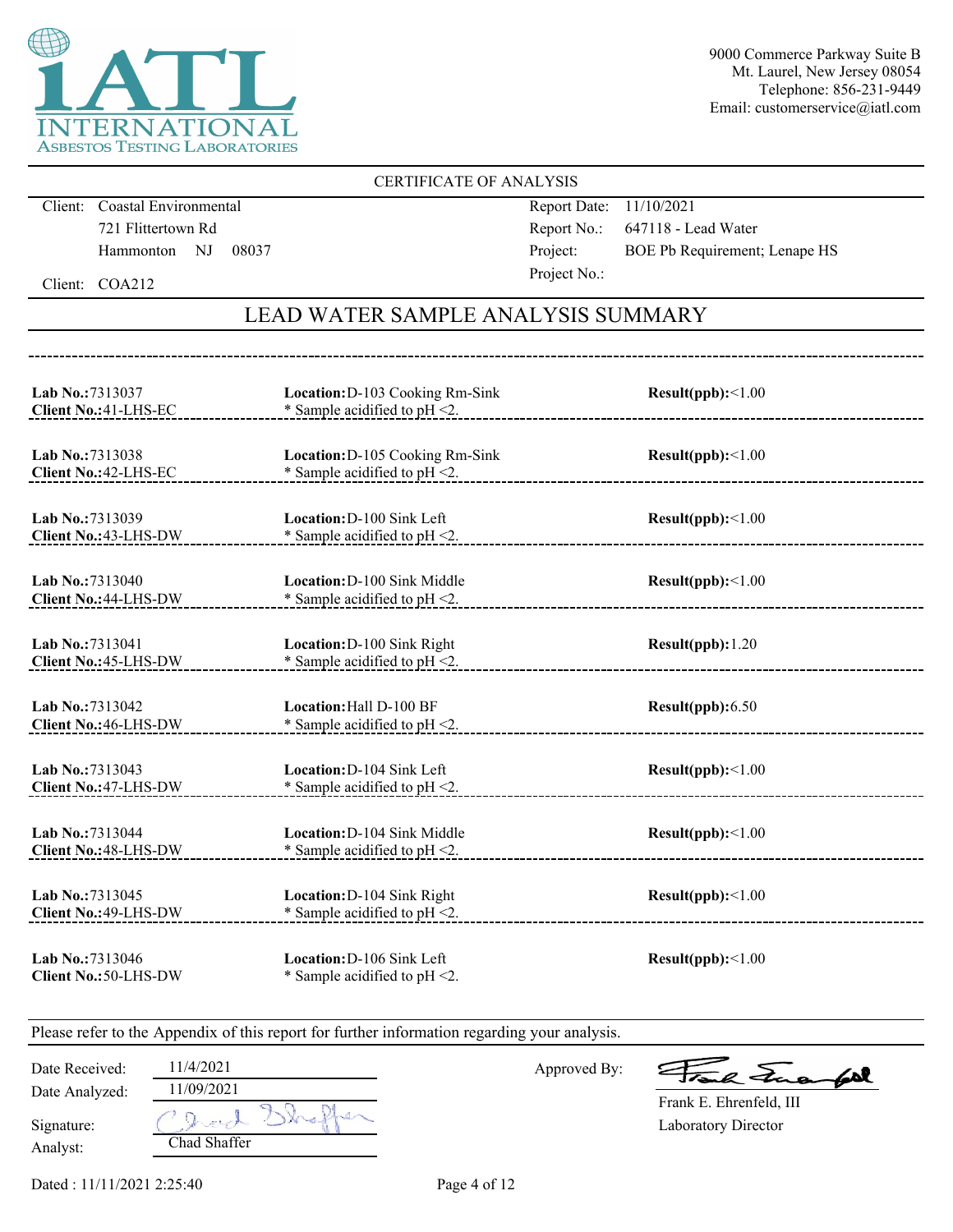

### CERTIFICATE OF ANALYSIS

Client: Coastal Environmental 721 Flittertown Rd Hammonton NJ 08037

-----------------------------------

Report Date: 11/10/2021 Report No.: 647118 - Lead Water Project: BOE Pb Requirement; Lenape HS Project No.:

Client: COA212

## LEAD WATER SAMPLE ANALYSIS SUMMARY

| Lab No.: 7313047<br>Client No.: 51-LHS-DW | Location: D-106 Sink Middle<br>* Sample acidified to $pH < 2$ .            | Result(ppb):<1.00 |  |
|-------------------------------------------|----------------------------------------------------------------------------|-------------------|--|
| Lab No.: 7313048<br>Client No.: 52-LHS-DW | Location: D-106 Sink Right<br>* Sample acidified to $pH < 2$ .             | Result(ppb):<1.00 |  |
| Lab No.:7313049<br>Client No.: 53-LHS-WC  | Location: Hall Near Media Ctr Left-BF<br>* Sample acidified to $pH < 2$ .  | Result(ppb):<1.00 |  |
| Lab No.:7313050<br>Client No.: 56-LHS-FP  | <b>Location:</b> Media Ctr Office-Sink<br>* Sample acidified to $pH < 2$ . | Result(ppb):<1.00 |  |
| Lab No.:7313051<br>Client No.: 59-LHS-WC  | Location: Hall LDTV Right BF<br>* Sample acidified to $pH < 2$ .           | Result(ppb):<1.00 |  |
| Lab No.:7313052<br>Client No.:63-LHS-DW   | Location: Hall ND-26 Ctr-Fountain<br>* Sample acidified to $pH < 2$ .      | Result(ppb):<1.00 |  |
| Lab No.:7313053<br>Client No.: 65-LHS-TL  | Location: NC9 Faculty Rm-Sink<br>* Sample acidified to $pH < 2$ .          | Result(ppb): 1.20 |  |
| Lab No.:7313054<br>Client No.: 67-LHS-WC  | Location: Hall NB Right-BF<br>$*$ Sample acidified to pH <2.               | Result(ppb):<1.00 |  |
| Lab No.: 7313055<br>Client No.: 70-LHS-EC | Location: NA-14 Slop Sink<br>* Sample acidified to $pH < 2$ .              | Result(ppb):<1.00 |  |
| Lab No.:7313056<br>Client No.: 71-LHS-EC  | Location: NA-14 Sink<br>* Sample acidified to $pH < 2$ .                   | Result(ppb):<1.00 |  |

|  |  |  |  |  | Please refer to the Appendix of this report for further information regarding your analysis. |  |  |
|--|--|--|--|--|----------------------------------------------------------------------------------------------|--|--|
|  |  |  |  |  |                                                                                              |  |  |
|  |  |  |  |  |                                                                                              |  |  |
|  |  |  |  |  |                                                                                              |  |  |

| Date Received:         | 11/4/2021               |
|------------------------|-------------------------|
| Date Analyzed:         | 11/09/2021              |
| Signature:<br>Analyst: | tra get<br>Chad Shaffer |

Approved By:

Frank Frankel

Laboratory Director Frank E. Ehrenfeld, III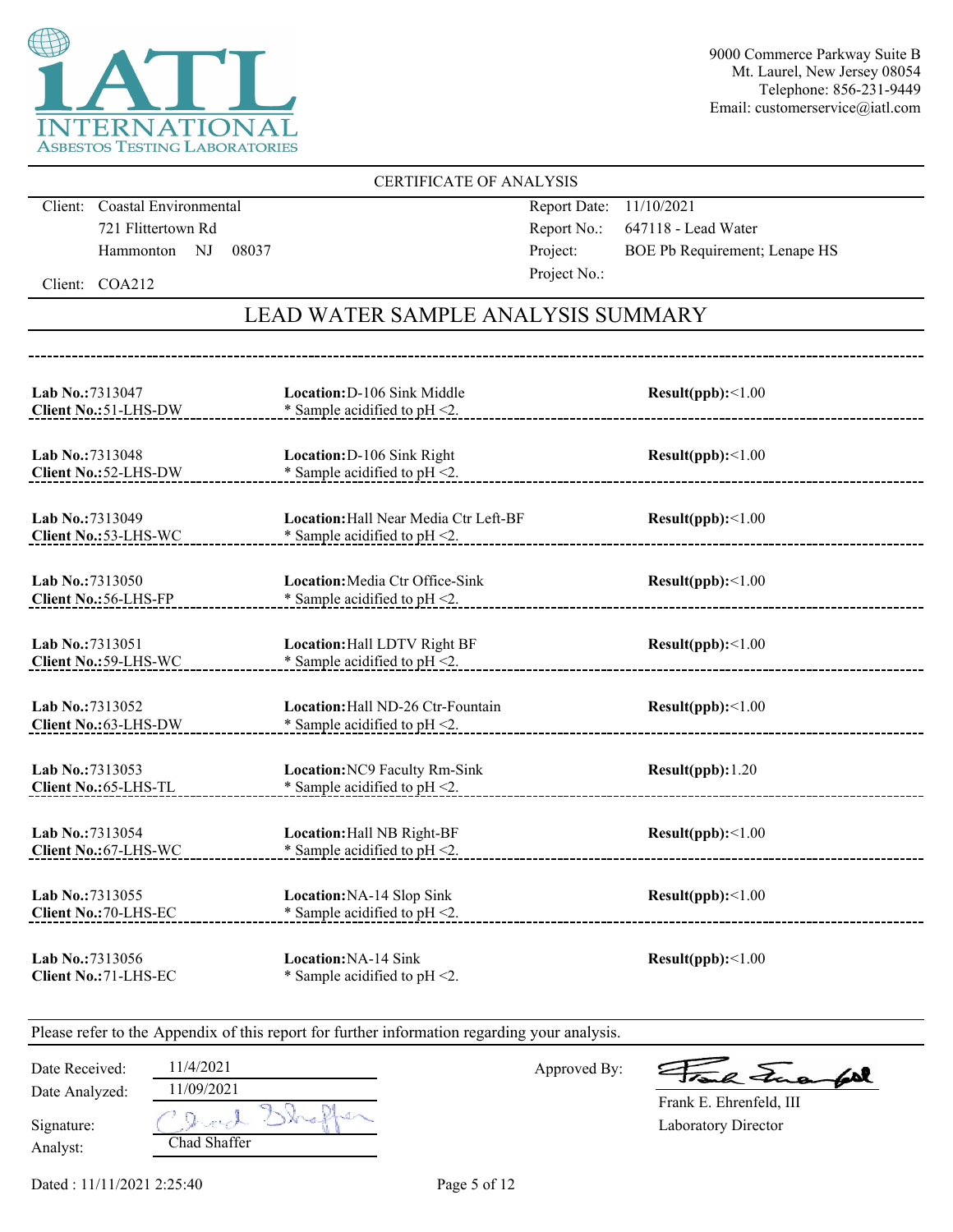

### CERTIFICATE OF ANALYSIS

Client: Coastal Environmental 721 Flittertown Rd Hammonton NJ 08037

Report Date: 11/10/2021 Report No.: 647118 - Lead Water Project: BOE Pb Requirement; Lenape HS Project No.:

Client: COA212

## LEAD WATER SAMPLE ANALYSIS SUMMARY

| Lab No.:7313057<br>Client No.: 72-LHS-EC        | Location: NA-14 Sink<br>* Sample acidified to pH <2.                               | Result(ppb):4.70  |
|-------------------------------------------------|------------------------------------------------------------------------------------|-------------------|
| Lab No.: 7313058<br>Client No.: 73-LHS-EC       | Location: NA-14 Sink<br>* Sample acidified to pH <2.                               | Result(ppb):<1.00 |
| Lab No.:7313059<br><b>Client No.: 74-LHS-EC</b> | <b>Location: NA-14 Sink</b><br>* Sample acidified to $pH < 2$ .                    | Result(ppb):<1.00 |
| Lab No.:7313060<br>Client No.: 76-LHS-WC        | <b>Location:</b> Hall NA/NB Intsect-BF<br>* Sample acidified to $pH < 2$ .         | Result(ppb):<1.00 |
| Lab No.: 7313061<br>Client No.: 80-LHS-WC       | <b>Location:</b> Hall Across Sch. Store-BF<br>* Sample acidified to pH <2.         | Result(ppb):<1.00 |
| Lab No.:7313062<br>Client No.: 82-LHS-WC        | Location: N Cafe By Boys Rm Left-BF<br>$*$ Sample acidified to pH <2.              | Result(ppb):<1.00 |
| Lab No.:7313063<br>Client No.: 84-LHS-FP        | <b>Location: North Cafe Snack Shack-Sink</b><br>$*$ Sample acidified to pH <2.     | Result(ppb): 15.2 |
| Lab No.: 7313064<br>Client No.: 85-LHS-WC       | Location: North Cafe Girls Rm Left-BF<br>* Sample acidified to pH <2.              | Result(ppb):<1.00 |
| Lab No.: 7313065<br>Client No.: 87-LHS-WC       | <b>Location:</b> Hall Near Dressing Rm Left-BF<br>* Sample acidified to $pH < 2$ . | Result(ppb):<1.00 |
| Lab No.:7313066<br>Client No.: 89-LHS-TL        | Location: North Faculty Rm-Sink<br>* Sample acidified to $pH < 2$ .                | Result(ppb):<1.00 |

| Date Received: | 11/4/2021<br>11/09/2021 | Approved By: | Frank Fuerfall          |
|----------------|-------------------------|--------------|-------------------------|
| Date Analyzed: |                         |              | Frank E. Ehrenfeld, III |
| Signature:     |                         |              | Laboratory Director     |
| Analyst:       | Chad Shaffer            |              |                         |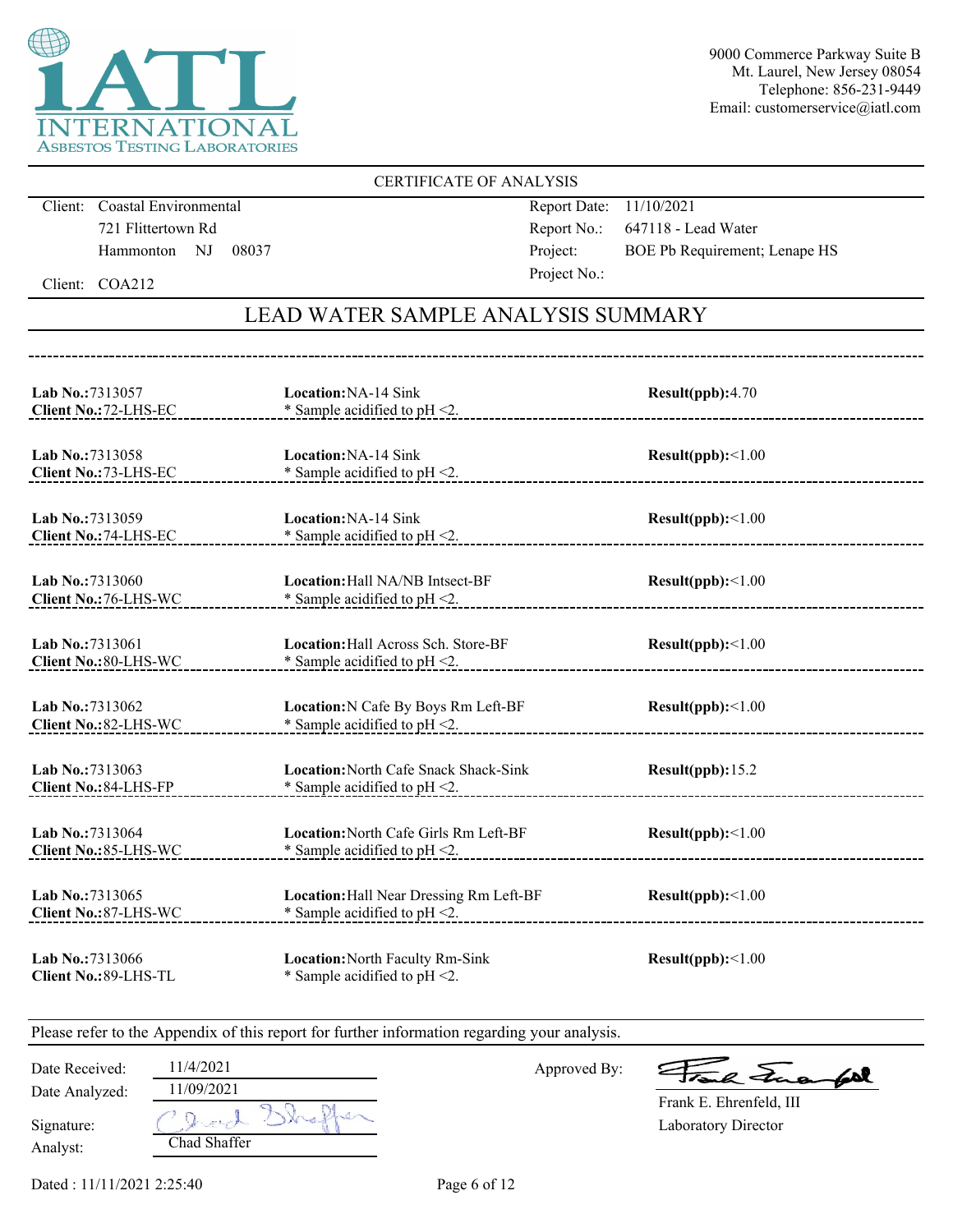

### CERTIFICATE OF ANALYSIS

Client: Coastal Environmental 721 Flittertown Rd Hammonton NJ 08037

-------------------------------------

Report Date: 11/10/2021 Report No.: 647118 - Lead Water Project: BOE Pb Requirement; Lenape HS Project No.:

Client: COA212

### LEAD WATER SAMPLE ANALYSIS SUMMARY

| Lab No.: $7313067$<br>Client No.:91-LHS-LC | <b>Location:</b> North Kitchen Right-Sink<br>$\ast$ Sample acidified to pH $\leq$ . | Result(ppb):<1.00 |
|--------------------------------------------|-------------------------------------------------------------------------------------|-------------------|
|                                            |                                                                                     |                   |

**Lab No.:**7313068 **Client No.:**92-LHS-KC **Location:**North Kitchen Left-Sink \* Sample acidified to pH <2.

**Result(ppb):**<1.00

| Date Received: | 11/4/2021    | Approved By: | Frank Funantel          |
|----------------|--------------|--------------|-------------------------|
| Date Analyzed: | 11/09/2021   |              | Frank E. Ehrenfeld, III |
|                |              |              |                         |
| Signature:     | grad         |              | Laboratory Director     |
| Analyst:       | Chad Shaffer |              |                         |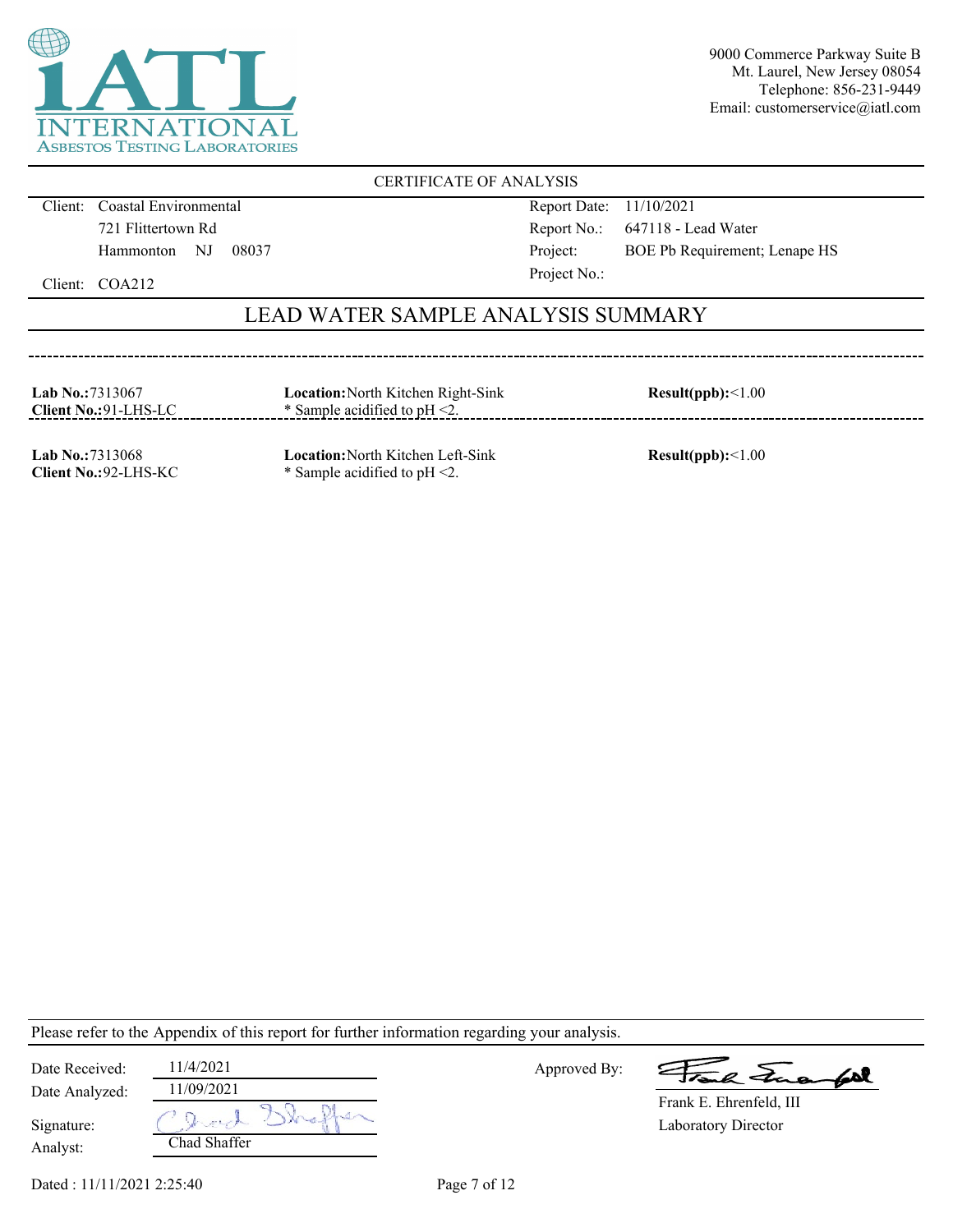

### CERTIFICATE OF ANALYSIS

Client: Coastal Environmental 721 Flittertown Rd Hammonton NJ 08037 Report Date: 11/10/2021 Report No.: 647118 - Lead Water Project: BOE Pb Requirement; Lenape HS Project No.:

Client: COA212

## LEAD WATER SAMPLE ANALYSIS SUMMARY

| Lab No.:7313069                            | <b>Location: North Kitchen Double Sink</b>                                | Result(ppb):<1.00 |
|--------------------------------------------|---------------------------------------------------------------------------|-------------------|
| Client No.: 93-LHS-KC                      | * Sample acidified to $pH < 2$ .                                          |                   |
| Lab No.:7313070                            | Location: North Kitchen Right-Coffee Pot                                  | Result(ppb):<1.00 |
| Client No.: 94-LHS-FP                      | * Sample acidified to $pH < 2$ .                                          |                   |
| Lab No.:7313071                            | <b>Location: North Kitchen Left-Coffee Pot</b>                            | Result(ppb):<1.00 |
| Client No.: 95-LHS-FP                      | * Sample acidified to $pH < 2$ .                                          |                   |
| Lab No.:7313072                            | <b>Location:</b> North Kitchen Steamer                                    | Result(ppb):<1.00 |
| Client No.: 96-LHS-FP                      | * Sample acidified to $pH < 2$ .                                          |                   |
| Lab No.:7313073                            | Location: North Kitchen Braising Pan                                      | Result(ppb):38.6  |
| Client No.: 97-LHS-FP                      | * Sample acidified to pH <2.                                              |                   |
| Lab No.:7313074                            | <b>Location: North Kitchen Ice Maker</b>                                  | Result(ppb):<1.00 |
| Client No.: 98-LHS-IM                      | * Sample acidified to $pH < 2$ .                                          |                   |
| Lab No.: 7313075                           | <b>Location:</b> Nurse's Office Sinks                                     | Result(ppb):3.00  |
| <b>Client No.: 99-LHS-NS</b>               | * Sample acidified to $pH < 2$ .                                          |                   |
| Lab No.: 7313076                           | <b>Location:</b> Nurse's Office Sinks                                     | Result(ppb):<1.00 |
| <b>Client No.: 100-LHS-NS</b>              | * Sample acidified to $pH < 2$ .                                          |                   |
| Lab No.: 7313077<br>Client No.: 101-LHS-NS | <b>Location:</b> Nurse's Office Sinks<br>* Sample acidified to $pH < 2$ . | Result(ppb):3.80  |

Please refer to the Appendix of this report for further information regarding your analysis.

Date Analyzed: Date Received: 11/4/2021

Analyst:

Signature:

| 11772021     |  |
|--------------|--|
| 11/10/2021   |  |
|              |  |
| Mark Stewart |  |

Approved By:

2 Tues fort

Laboratory Director Frank E. Ehrenfeld, III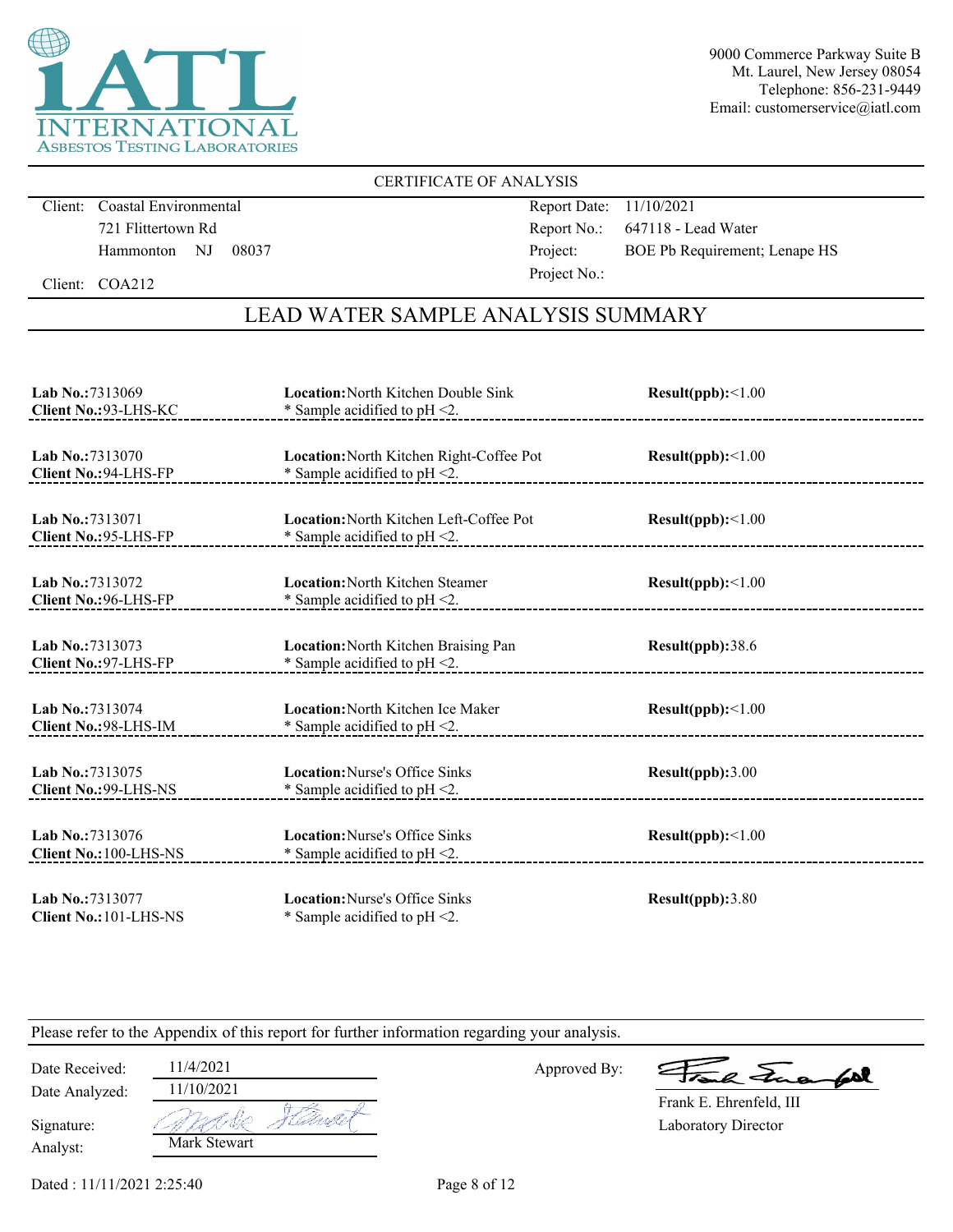

#### **Lab No.:**7313078 **Client No.:**102-LHS-NS Turbidity >1 NTU **Location:**Nurse's Office Sinks \* Sample acidified to pH <2. **Result(ppb):**1.60 Note: Sample turbidity >1.0 NTU. Does not meet Federal and NJ State Primary and Secondary Drinking Water Standards. **Lab No.:**7313079 **Client No.:**103-LHS-NS Turbidity >1 NTU **Location:**Nurse's Office Sinks \* Sample acidified to pH <2. **Result(ppb):**5.10 Note: Sample turbidity >1.0 NTU. Does not meet Federal and NJ State Primary and Secondary Drinking Water Standards. **Lab No.:**7313080 **Client No.:**104-LHS-NS Turbidity >1 NTU **Location:**Nurse's Office Sinks \* Sample acidified to pH <2. **Result(ppb):**3.10 Note: Sample turbidity >1.0 NTU. Does not meet Federal and NJ State Primary and Secondary Drinking Water Standards. **Lab No.:**7313081 **Client No.:**105-LHS-IM **Location:**Nurse's Office Ice Maker \* Sample acidified to pH <2. **Result(ppb):**<1.00 **Lab No.:**7313082 **Client No.:**106-LHS-FP **Location:**Main Off Counselor Side-Sink \* Sample acidified to pH <2. **Result(ppb):**<1.00 **Lab No.:**7313083 **Client No.:**107-LHS-FP **Location:**Main Office Kitchen-Sink \* Sample acidified to pH <2. **Result(ppb):**<1.00 **Lab No.:**7313084 **Client No.:**108-LHS-FP **Location:**Main Office Admin Side-Sink \* Sample acidified to pH <2. **Result(ppb):**<1.00 **Lab No.:**7313085 **Location:**Maintenance Garage-Sink **Result(ppb):**<1.00 CERTIFICATE OF ANALYSIS Client: Coastal Environmental 721 Flittertown Rd Hammonton NJ 08037 Report Date: 11/10/2021 Report No.: 647118 - Lead Water Project: BOE Pb Requirement; Lenape HS Project No.: LEAD WATER SAMPLE ANALYSIS SUMMARY Client: COA212

Please refer to the Appendix of this report for further information regarding your analysis.

\* Sample acidified to pH <2.

Approved By:

al Face

Laboratory Director Frank E. Ehrenfeld, III

| Date Analyzed: |  |
|----------------|--|
| Signature:     |  |

Analyst:

**Client No.:**109-LHS-FP

Date Received: 11/4/2021 Mark Stewart 11/10/2021

Dated : 11/11/2021 2:25:40 Page 9 of 12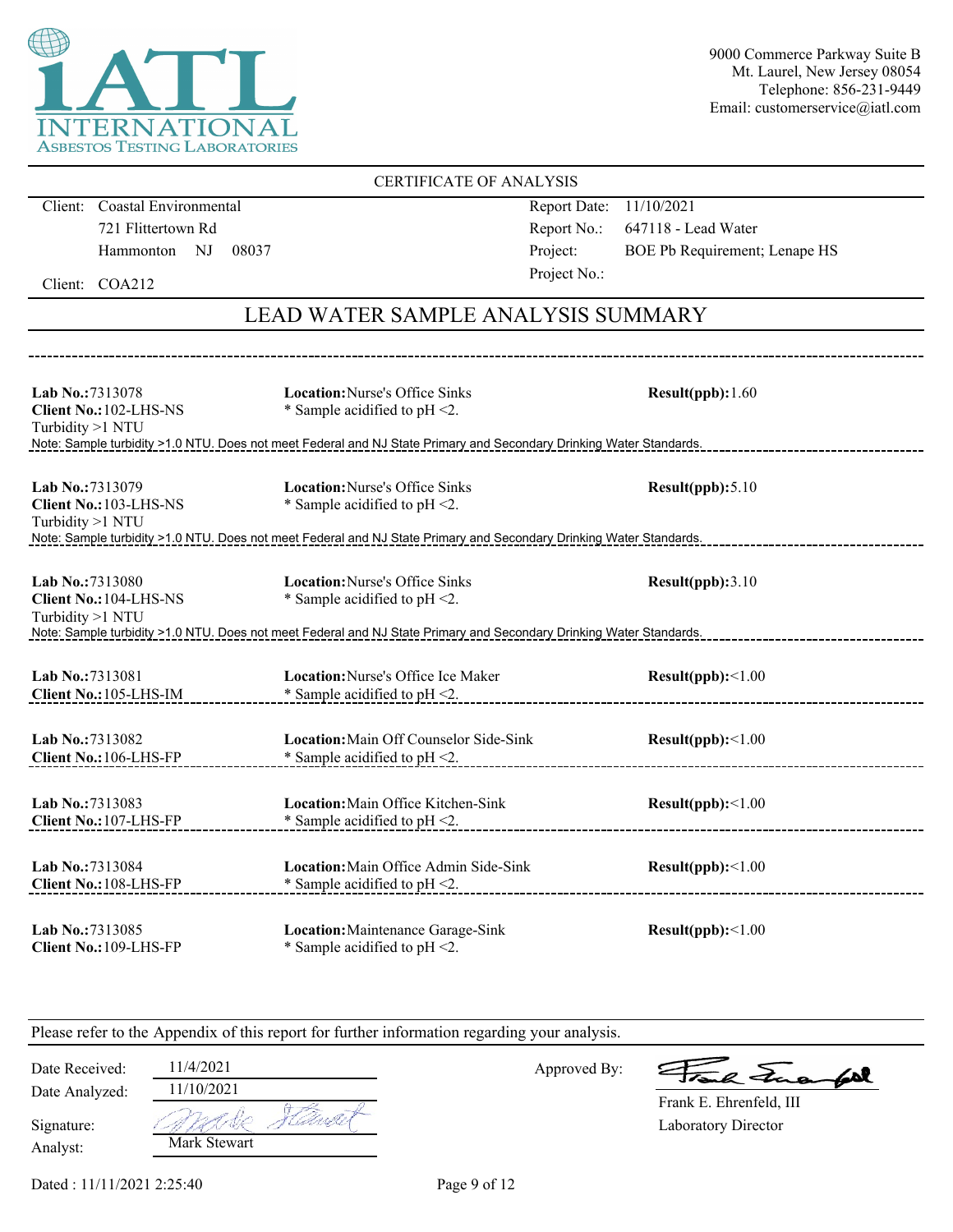

### CERTIFICATE OF ANALYSIS

Client: Coastal Environmental 721 Flittertown Rd Hammonton NJ 08037 Report Date: 11/10/2021 Report No.: 647118 - Lead Water Project: BOE Pb Requirement; Lenape HS Project No.:

Client: COA212

### LEAD WATER SAMPLE ANALYSIS SUMMARY

| <b>Lab No.:7313086</b><br>$Client No.:110-LHS-FP$ | <b>Location:</b> Home Concession-Sink<br>$*$ Sample acidified to pH $\leq$ . | Result(ppb):<1.00 |
|---------------------------------------------------|------------------------------------------------------------------------------|-------------------|
|                                                   |                                                                              |                   |

**Lab No.:**7313087 **Client No.:**BLANK **Location:**Blank \* Sample acidified to pH <2.

**Result(ppb):**<1.00

Please refer to the Appendix of this report for further information regarding your analysis.

| Date Received:         | 11/4/2021    |      |
|------------------------|--------------|------|
| Date Analyzed:         | 11/10/2021   |      |
| Signature:<br>Analyst: | Mark Stewart | Will |

Approved By:

le Frank

Laboratory Director Frank E. Ehrenfeld, III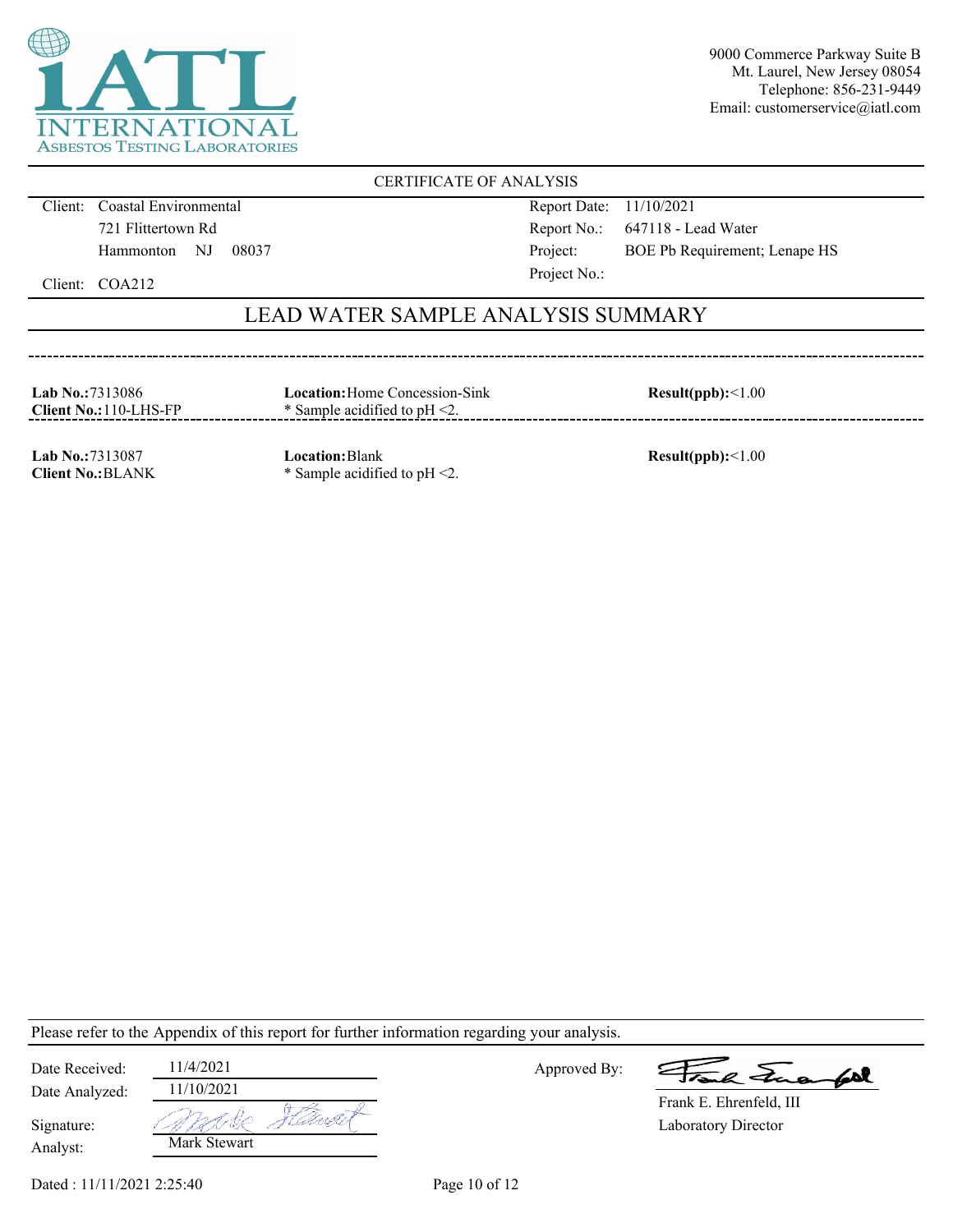

#### CERTIFICATE OF ANALYSIS

Client: Coastal Environmental 721 Flittertown Rd Hammonton NJ 08037

Client: COA212

Report Date: 11/10/2021 Report No.: 647118 - Lead Water Project: BOE Pb Requirement; Lenape HS Project No.:

# Appendix to Analytical Report:

**Customer Contact:** Cathy Ledden **Analysis:** AAS-GF - ASTM D3559-08D

This appendix seeks to promote greater understanding of any observations, exceptions, special instructions, or circumstances that the laboratory needs to communicate to the client concerning the above samples. The information below is used to help promote your ability to make the most informed decisions for you and your customers. Please note the following points of contact for any questions you may have.

**iATL Customer Service:** customerservice@iatl.com **iATL OfficeManager:** ?wchampion@iatl.com **iATL Account Representative:** Shirley Clark **Sample Login Notes:** See Batch Sheet Attached **Sample Matrix:** Water **Exceptions Noted:** See Following Pages

#### **General Terms, Warrants, Limits, Qualifiers:**

General information about iATL capabilities and client/laboratory relationships and responsibilities are spelled out in iATL policies that are listed at www.iATL.com and in our Quality Assurance Manual per ISO 17025 standard requirements. The information therein is a representation of iATL definitions and policies for turnaround times, sample submittal, collection media, blank definitions, quantification issues and limit of detection, analytical methods and procedures, sub-contracting policies, results reporting options, fees, terms, and discounts, confidentiality, sample archival and disposal, and data interpretation.

iATL warrants the test results to be of a precision normal for the type and methodology employed for each sample submitted. iATL disclaims any other warrants, expressed or implied, including warranty of fitness for a particular purpose and warranty of merchantability. iATL accepts no legal responsibility for the purpose for which the client uses test results. Any analytical work performed must be governed by our Standard Terms and Conditions. Prices, methods and detection limits may be changed without notification. Please contact your Customer Service Representative for the most current information.

This confidential report relates only to those item(s) tested and does not represent an endorsement by NIST-NVLAP, AIHA LAP LLC, or any agency of local, state or province governments nor of any agency of the U.S. government.

This report shall not be reproduced except in full, without written approval of the laboratory.

#### **Information Pertinent to this Report:**

Analysis by AAS Graphite Furnace: - ASTM D3559-08D Certification: - NYS-DOH No. 11021 - NJDEP No. 03863

#### **Note: These methods are analytically equivalent to iATL's accredited method;**

- USEPA 40CFR 141.11B

- USEPA 200.9 Pb, AAS-GF, RL <2 ppb/sample

- USEPA SW 846-7421 - Pb(AAS-GF, RL <2 ppb/sample)

Regulatory limit for lead in drinking water is 15.0 parts per billion as cited in EPA 40 CFR 141.11 National Primary Drinking Water Regulations, Subpart B: Maximum contaminant levels for inorganic chemicals.

All results are based on the samples as received at the lab. iATL assumes that appropriate sampling methods have been used and that the data upon which these results are based have been accurately supplied by the client.

Sample results are not corrected for contamination by field or analytical blanks.

 $PPB =$  Parts per billion. 1  $\mu g/L = 1$  ppb MDL = 0.24 PPB Reporting Limit (RL) = 1.0 PPB